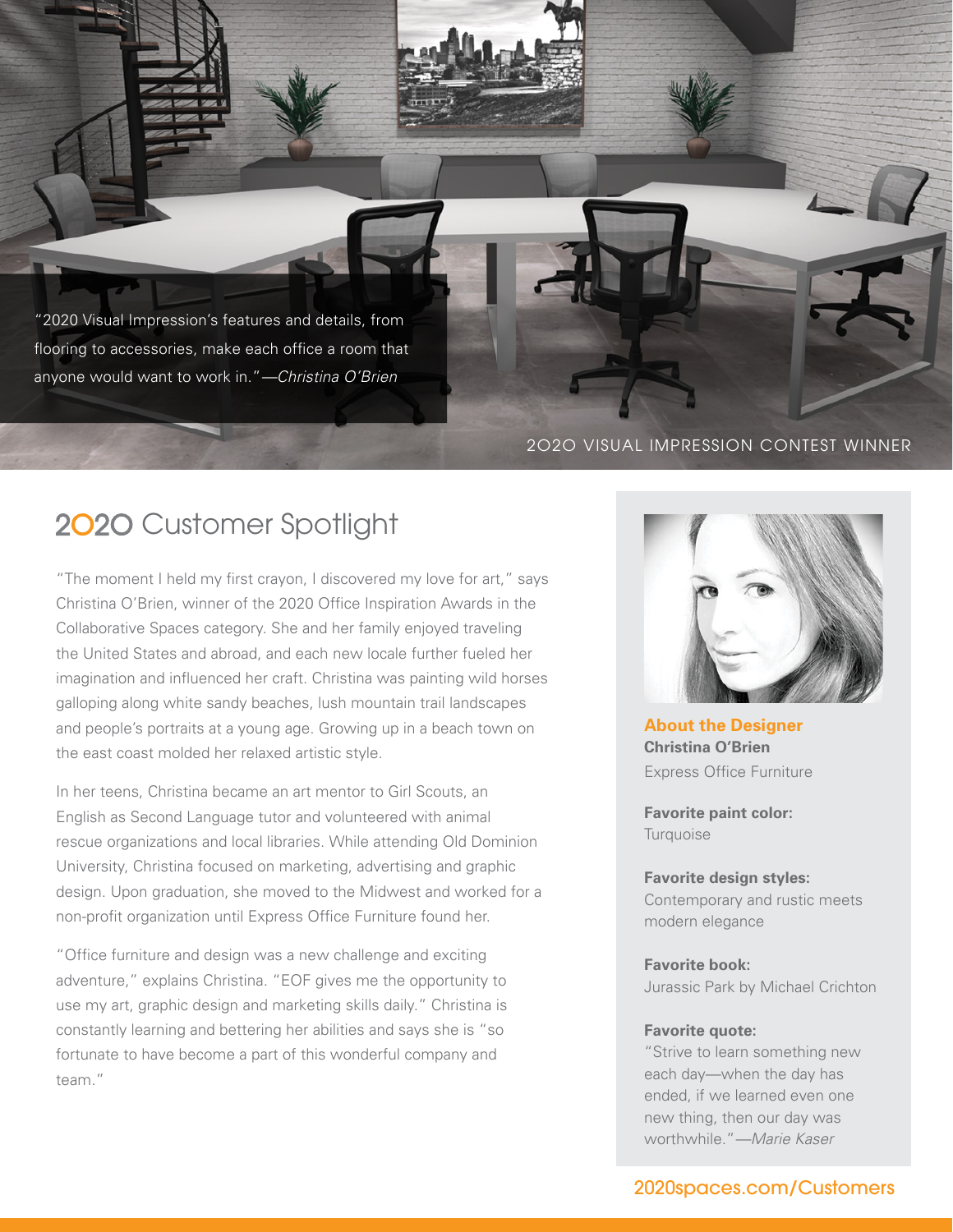# 2O2O Customer Spotlight

# **Question & Answer Session**

# **Q: When did you start using 2020 Visual Impression, and what were some of your reasons for choosing the software?**

I began using 2020 Visual Impression over a year ago. I enjoy bringing my customers' visions to life, so they can "see" their future offices.

# **Q: What are some of the most helpful features you use in 2020 Visual Impression and why?**

It can be hard to envision spaces. 2020 Visual Impression's features and details, from flooring to accessories, make each office a room that anyone would want to work in.

#### **Q: What has been your experience working with 2020?**

My company and I have worked extensively with 2020 in uploading our inventory and products onto their site. I also appreciate the training seminars that 2020 offers.

### **Q: What was the inspiration behind the design you submitted for the 2020 Office contest?**

My 2020 Office design submission was our Lair "Dogbone" configuration. The scene portrays contemporary Kansas City spirit with a focus on collaborative balance.

### **Q: Describe your creative process. What questions do you ask your clients? Where do you get your inspiration from?**

I ask my clients for as many details as possible. Since I am tasked with creating their visions, and office furniture can be very personal, I need to understand their inspirations first. I find my own inspiration everywhere—in nature, contemporary designs, artworks, photographs and on Pinterest boards. I am always searching for new inspiration.

### **Q: What is your favorite style of office to design?**

Designing affordable, private executive offices is my favorite. I enjoy creating professional and exclusive spaces with hints of earthy elements. Our Status series of desks has the perfect balance of elegance mixed with beautiful color options, modern styling and storage enhancements.